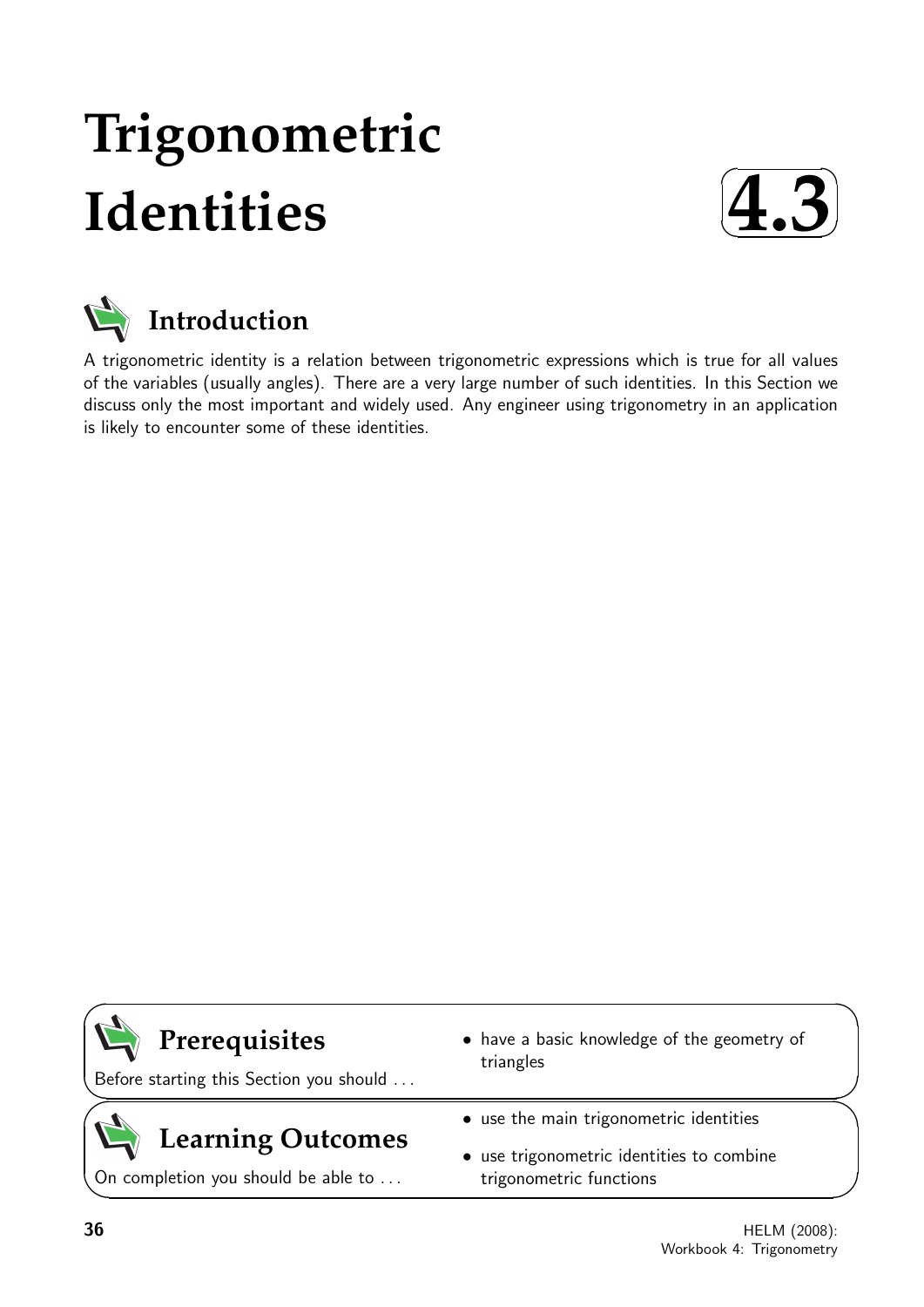

#### **1. Trigonometric identities**

An identity is a relation which is always true. To emphasise this the symbol ' $\equiv$ ' is often used rather than '='. For example,  $(x+1)^2 \equiv x^2+2x+1$  (always true) but  $(x+1)^2 = 0$  (only true for  $x = -1$ ).



(a) Using the exact values, evaluate  $\sin^2\theta + \cos^2\theta$  for (i)  $\theta = 30^\circ$  (ii)  $\theta = 45^\circ$ [Note that  $\sin^2 \theta$  means  $(\sin \theta)^2$ ,  $\cos^2 \theta$  means  $(\cos \theta)^2$ ]

(b) Choose a non-integer value for  $\theta$  and use a calculator to evaluate  $\sin^2\theta\!+\!\cos^2\theta.$ 





One way of proving the result in Key Point 12 is to use the definitions of  $\sin \theta$  and  $\cos \theta$  obtained from the circle of unit radius. Refer back to Figure 22 on page 23.

Recall that  $\cos \theta = OQ$ ,  $\sin \theta = OR = QP$ . By Pythagoras' theorem

$$
(OQ)^{2} + (QP)^{2} = (OP)^{2} = 1
$$

hence  $\cos^2 \theta + \sin^2 \theta = 1$ .

We have demonstrated the result (5) using an angle  $\theta$  in the first quadrant but the result is true for any  $\theta$  i.e. it is indeed an identity.

HELM (2008): Section 4.3: Trigonometric Identities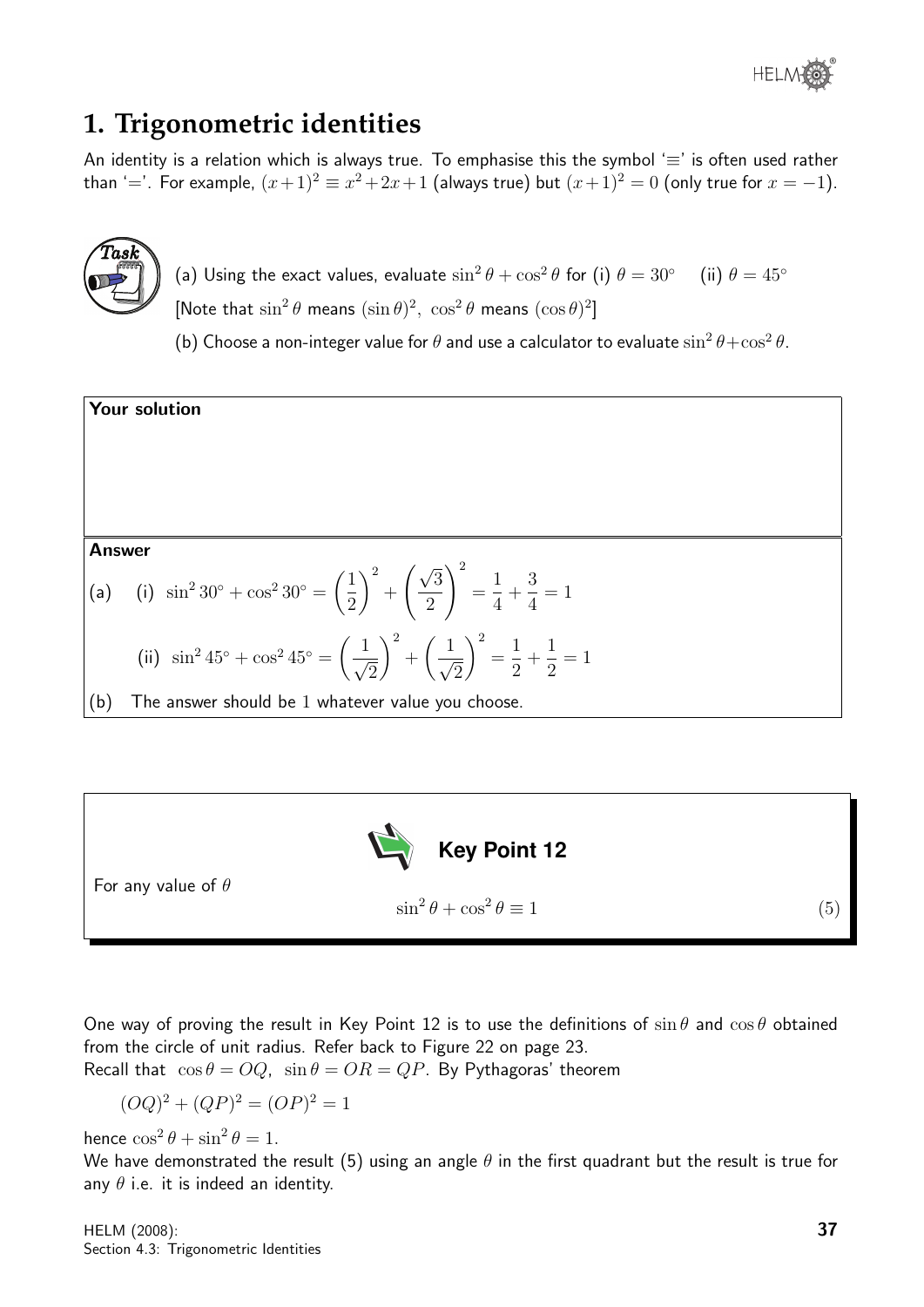

By dividing the identity  $\sin^2 \theta + \cos^2 \theta \equiv 1$  by (a)  $\sin^2 \theta$  (b)  $\cos^2 \theta$  obtain two further identities.

[Hint: Recall the definitions of  $\csc \theta$ ,  $\sec \theta$ ,  $\cot \theta$ .]



Key Point 13 introduces two further important identities.



Note carefully the addition sign in (6) but the subtraction sign in (7).

Further identities can readily be obtained from (6) and (7). Dividing (6) by (7) we obtain

$$
\tan(A+B) \equiv \frac{\sin(A+B)}{\cos(A+B)} \equiv \frac{\sin A \cos B + \cos A \sin B}{\cos A \cos B - \sin A \sin B}
$$

Dividing every term by  $\cos A$   $\cos B$  we obtain

$$
\tan(A+B) \equiv \frac{\tan A + \tan B}{1 - \tan A \tan B}
$$

Replacing B by  $-B$  in (6) and (7) and remembering that  $\cos(-B) \equiv \cos B$ ,  $\sin(-B) \equiv -\sin B$ we find

$$
\sin(A - B) \equiv \sin A \cos B - \cos A \sin B
$$

 $\cos(A - B) \equiv \cos A \cos B + \sin A \sin B$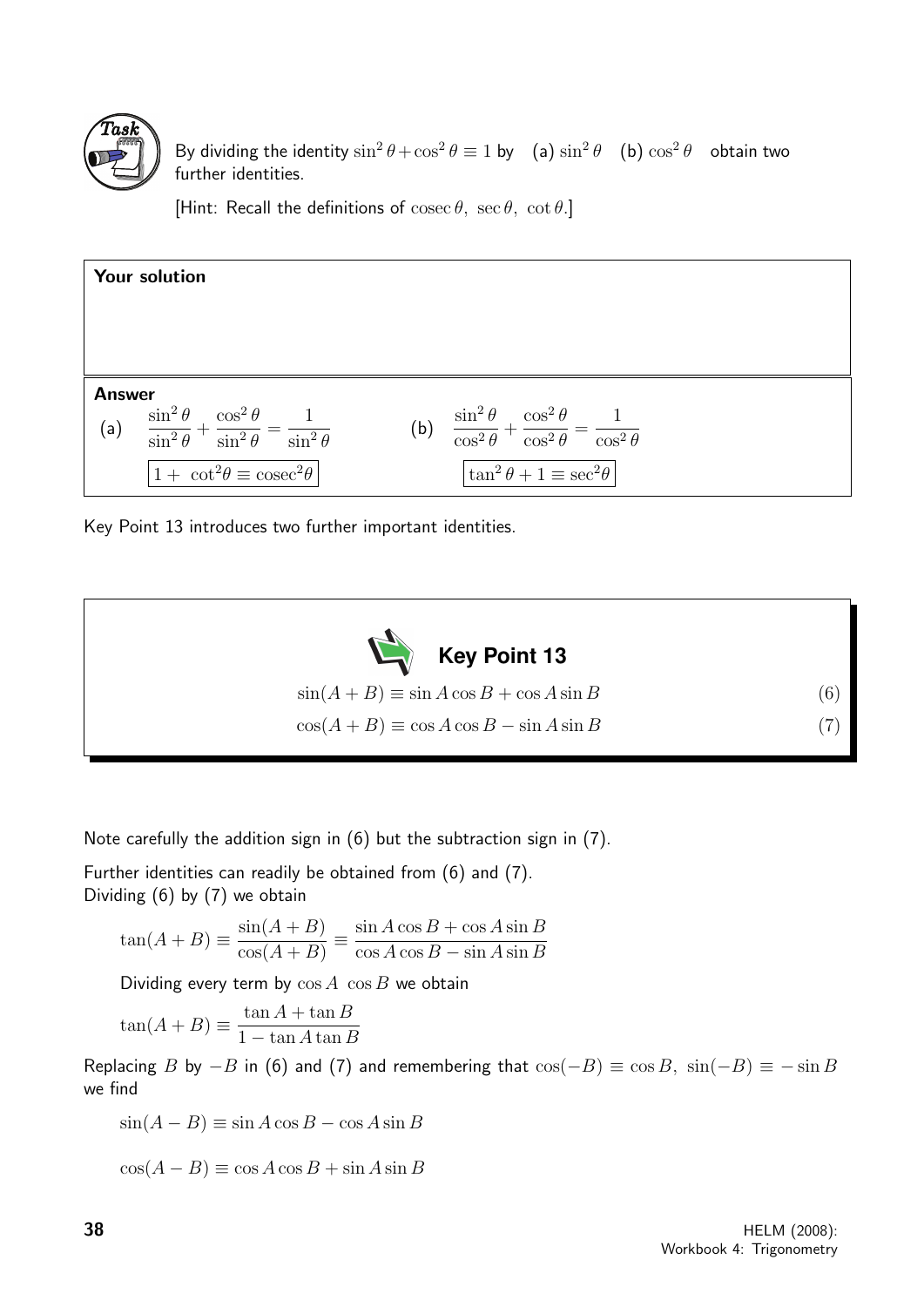

Using the identities  $sin(A - B) \equiv sin A cos B - cos A sin B$  and  $\cos(A - B) \equiv \cos A \cos B + \sin A \sin B$  obtain an expansion for  $\tan(A - B)$ :

| Your solution                                                                             |
|-------------------------------------------------------------------------------------------|
|                                                                                           |
| <b>Answer</b>                                                                             |
| $\tan(A - B) \equiv \frac{\sin A \cos B - \cos A \sin B}{\cos A \cos B + \sin A \sin B}.$ |
| Dividing every term by $\cos A$ $\cos B$ gives                                            |
| $\tan(A - B) \equiv \frac{\tan A - \tan B}{1 + \tan A \tan B}$                            |

The following identities are derived from those in Key Point 13.

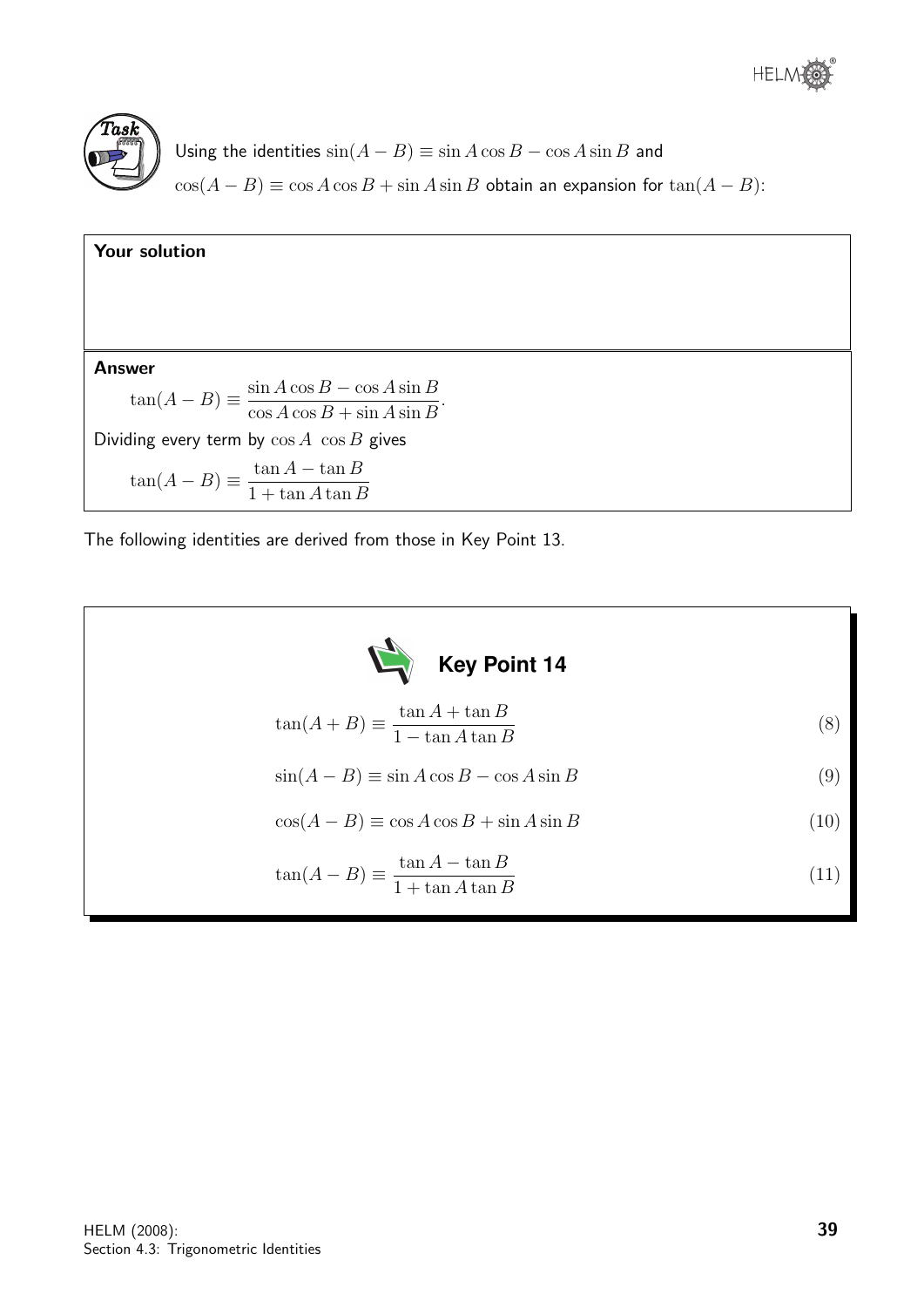

#### **Engineering Example 5**

#### **Amplitude modulation**

#### Introduction

Amplitude Modulation (the AM in AM radio) is a method of sending electromagnetic signals of a certain frequency (signal frequency) at another frequency (carrier frequency) which may be better for transmission. Modulation can be represented by the multiplication of the carrier and modulating signals. To **demodulate** the signal the carrier frequency must be removed from the modulated signal.

#### Problem in words

(a) A single frequency of 200 Hz (message signal) is amplitude modulated with a carrier frequency of 2 MHz. Show that the modulated signal can be represented by the sum of two frequencies at  $2 \times 10^6 \pm 200$  Hz

(b) Show that the modulated signal can be demodulated by using a locally generated carrier and applying a low-pass filter.

#### Mathematical statement of problem

(a) Express the message signal as  $m = a \cos(\omega_m t)$  and the carrier as  $c = b \cos(u_c t)$ .

Assume that the modulation gives the product  $mc = ab \cos(u_c t) \cos(\omega_m t)$ .

Use trigonometric identities to show that

$$
mc = ab\cos(\omega_c t)\cos(u_m t) = k_1 \cos((\omega_c - u_m)t) + k_2 \cos((\omega_c + u_m)t)
$$

where  $k_1$  and  $k_2$  are constants.

Then substitute  $\omega_c = 2 \times 10^6 \times 2\pi$  and  $\omega_m = 200 \times 2\pi$  to calculate the two resulting frequencies.

(b) Use trigonometric identities to show that multiplying the modulated signal by  $b\cos(u_c t)$  results in the lowest frequency component of the output having a frequency equal to the original message signal.

#### Mathematical analysis

(a) The message signal has a frequency of  $f_m = 200$  Hz so  $\omega_m = 2\pi f_c = 2\pi \times 200 = 400\pi$  radians per second.

The carrier signal has a frequency of  $f_c = 2 \times 10^6$  Hz.

Hence  $\omega_c = 2\pi f_c = 2\pi \times 2 \times 10^6 = 4 \times 10^6 \pi$  radians per second.

So  $mc = ab \cos(4 \times 10^6 \pi t) \cos(400 \pi t)$ .

Key Point 13 includes the identity:

 $\cos(A+B) + \cos(A-B) \equiv 2 \cos(A) \cos(B)$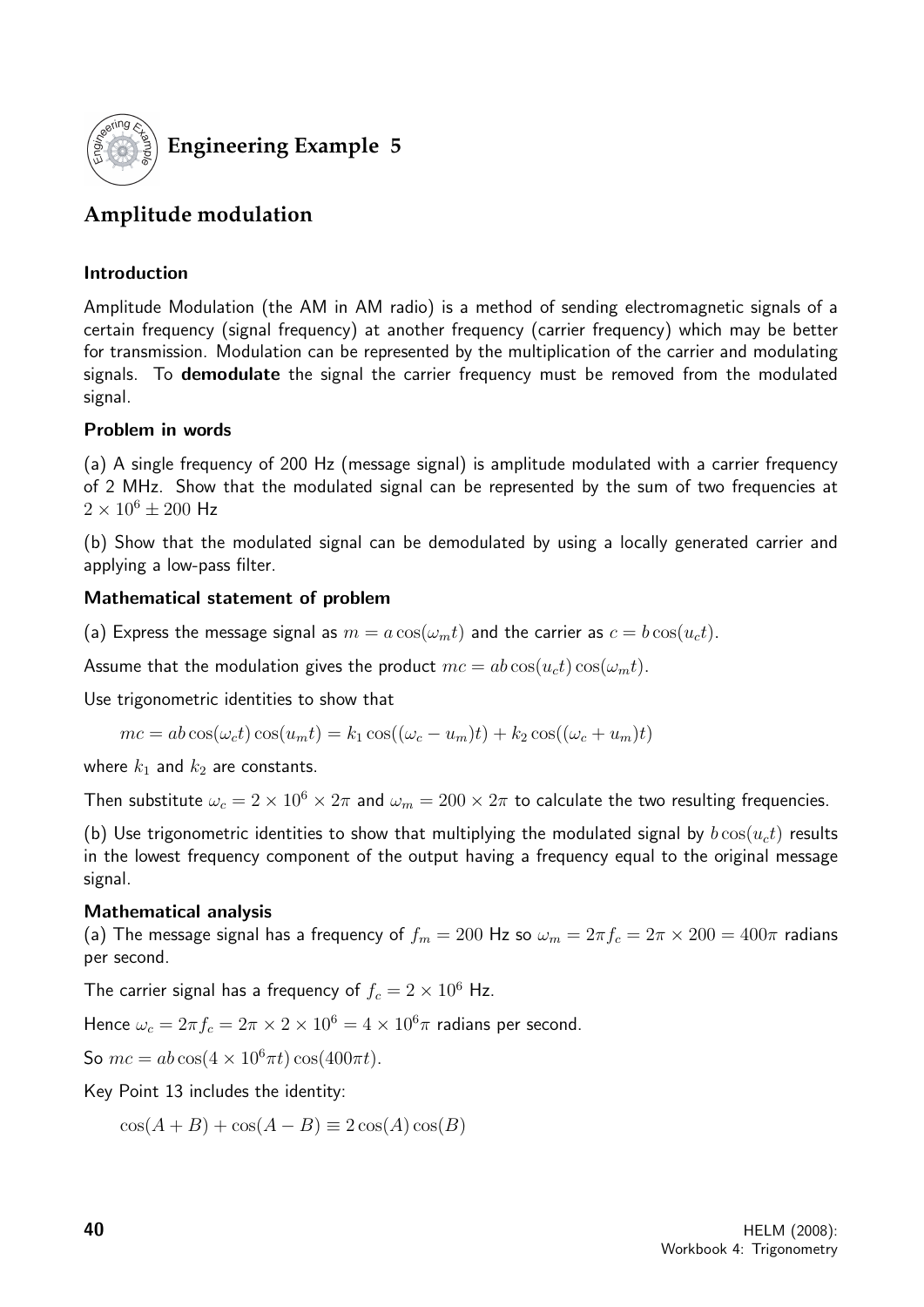

Rearranging gives the identity:

$$
\cos(A)\cos(B) \equiv \frac{1}{2}(\cos(A+B) + \cos(A-B))\tag{1}
$$

Using (1) with  $A = 4 \times 10^6 \pi t$  and  $B = 400 \pi t$  gives

$$
mc = ab(\cos(4 \times 10^6 \pi t) \cos(400 \pi t)
$$
  
=  $ab(\cos(4 \times 10^6 \pi t + 400 \pi t) + \cos(4 \times 10^6 \pi t - 400 \pi t))$   
=  $ab(\cos(4000400 \pi t) + \cos(3999600 \pi t))$ 

So the modulated signal is the sum of two waves with angular frequency of  $4000400\pi$  and 3999600 $\pi$ radians per second corresponding to frequencies of  $4000400\pi/(2\pi)$  and  $39996000\pi/(2\pi)$ , that is 2000200 Hz and 1999800 Hz i.e.  $2 \times 10^6 \pm 200$  Hz.

(b) Taking identity (1) and multiplying through by  $cos(A)$  gives

$$
\cos(A)\cos(A)\cos(B) \equiv \frac{1}{2}\cos(A)(\cos(A+B) + \cos(A-B))
$$

so

$$
\cos(A)\cos(A)\cos(B) \equiv \frac{1}{2}(\cos(A)\cos(A+B) + \cos(A)\cos(A-B))\tag{2}
$$

Identity (1) can be applied to both expressions in the right-hand side of (2). In the first expression, using  $A + B$  instead of 'B', gives

$$
\cos(A)\cos(A+B) \equiv \frac{1}{2}(\cos(A+A+B) + \cos(A-A-B)) \equiv \frac{1}{2}(\cos(2A+B) + \cos(B))
$$

where we have used  $\cos(-B) \equiv \cos(B)$ .

Similarly, in the second expression, using  $A - B$  instead of 'B', gives

$$
\cos(A)\cos(A - B) \equiv \frac{1}{2}(\cos(2A - B) + \cos(B))
$$

Together these give:

$$
\cos(A)\cos(A)\cos(B) \equiv \frac{1}{2}(\cos(2A+B) + \cos(B) + \cos(2A-B) + \cos(B))
$$

$$
\equiv \cos(B) + \frac{1}{2}(\cos(2A+B) + \cos(2A-B))
$$

With  $A = 4 \times 10^6 \pi t$  and  $B = 400 \pi t$  and substituting for the given frequencies, the modulated signal multiplied by the original carrier signal gives

$$
ab^{2}\cos(4 \times 10^{6} \pi t)\cos(4 \times 10^{6} \pi t)\cos(400 \pi t) =
$$
  
\n
$$
ab^{2}\cos(2\pi \times 200t) + \frac{1}{2}ab^{2}(\cos(2 \times 4 \times 10^{6} \pi t + 400 \pi t) + \cos(2 \times 4 \times 10^{6} \pi t - 400 \pi t))
$$

The last two terms have frequencies of  $4 \times 10^6 \pm 200$  Hz which are sufficiently high that a low-pass filter would remove them and leave only the term

 $ab^2 \cos(2\pi \times 200t)$ 

which is the original message signal multiplied by a constant term.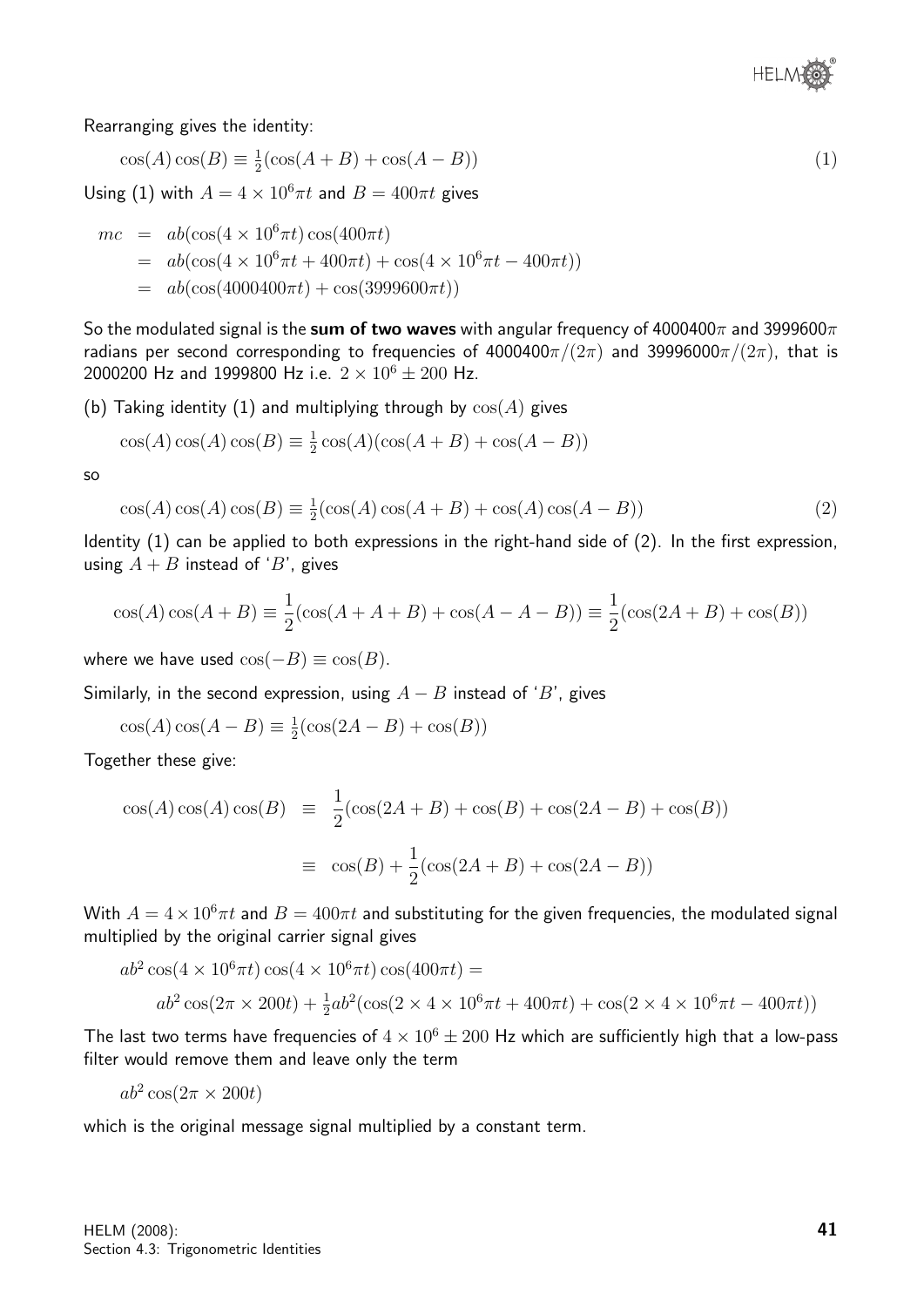#### Interpretation

Amplitude modulation of a single frequency message signal  $(f_m)$  with a single frequency carrier signal  $(f_c)$  can be shown to be equal to the sum of two cosines with frequencies  $f_c \pm f_m$ . Multiplying the modulated signal by a locally generated carrier signal and applying a low-pass filter can reproduce the frequency,  $f_m$ , of the message signal.

This is known as double side band amplitude modulation.



#### Solution

Using (9) with  $A = \theta$ ,  $B =$  $\pi$ 2 we obtain  $\cos\left(\theta-\frac{\pi}{2}\right)$ 2  $\equiv \cos \theta \cos \left( \frac{\pi}{2} \right)$ 2  $+\sin\theta \sin\left(\frac{\pi}{2}\right)$ 2  $\equiv \cos \theta (0) + \sin \theta (1)$ i.e.  $\sin \theta \equiv \cos \left( \theta - \frac{\pi}{2} \right)$ 2  $\equiv$  cos  $\left(\frac{\pi}{2}\right)$ 2  $-\theta$ ) This result explains why the graph of  $\sin \theta$  has exactly the same shape as the graph of  $\cos \theta$  but it is shifted to the right by  $\frac{\pi}{6}$ 2 . (See Figure 29 on page 28). A similar calculation using (6) yields the result

 $\cos \theta \equiv \sin \left( \theta + \right)$  $\pi$ 2 .

#### **Double angle formulae**

If we put  $B = A$  in the identity given in (6) we obtain Key Point 15:

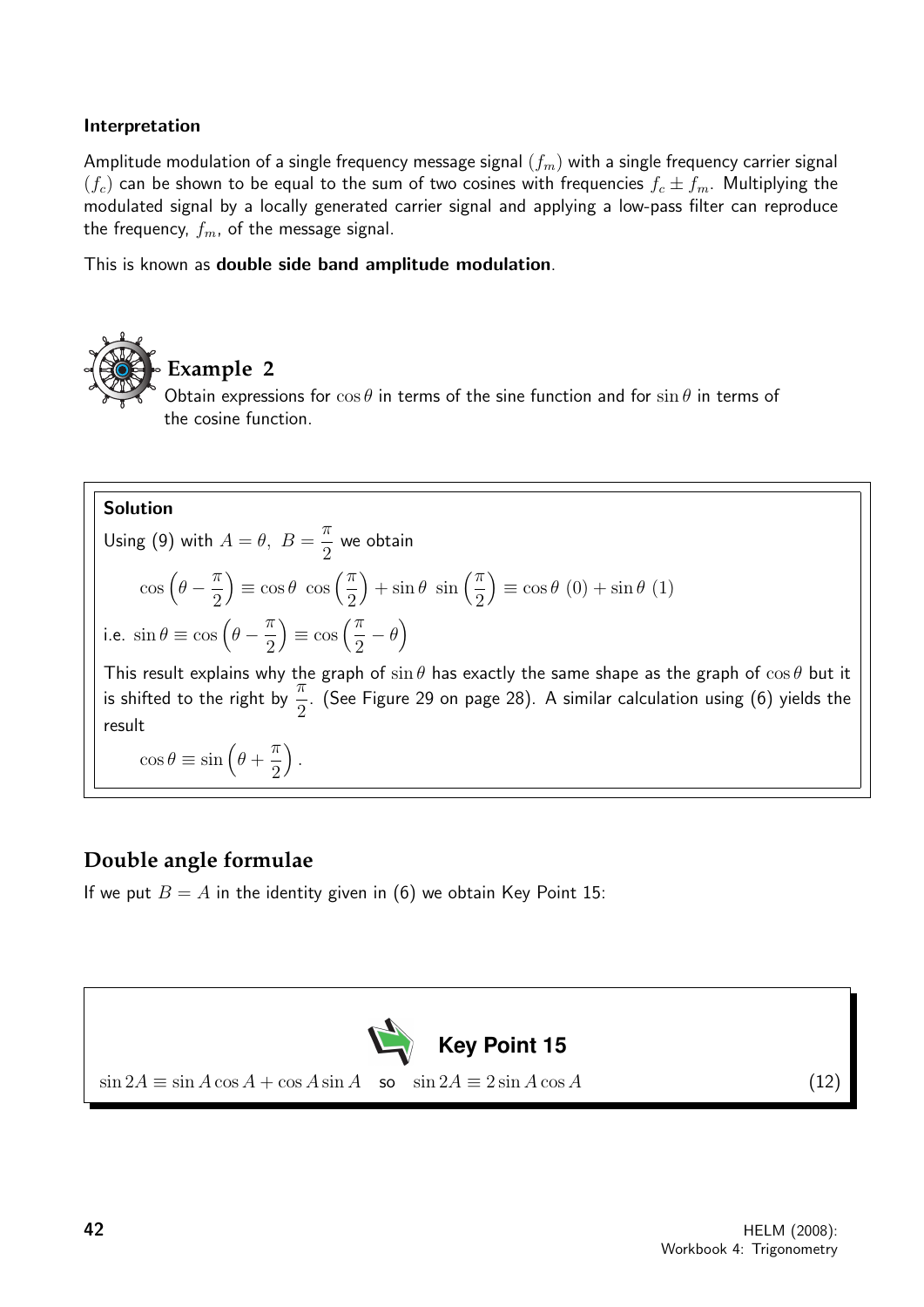



Substitute  $B=A$  in identity (7) in Key Point 13 on page 38 to obtain an identity for  $\cos 2A$ . Using  $\sin^2 A + \cos^2 A \equiv 1$  obtain two alternative forms of the identity.

| Your solution                                         |      |
|-------------------------------------------------------|------|
|                                                       |      |
|                                                       |      |
|                                                       |      |
|                                                       |      |
| <b>Answer</b><br>Using (7) with $B \equiv A$          |      |
| $\cos(2A) \equiv (\cos A)(\cos A) - (\sin A)(\sin A)$ |      |
| $\therefore \cos(2A) \equiv \cos^2 A - \sin^2 A$      | (13) |
| Substituting for $\sin^2 A$ in (13) we obtain         |      |
| $\cos 2A \equiv \cos^2 A - (1 - \cos^2 A)$            |      |
| $\equiv 2 \cos^2 A - 1$                               | (14) |
| Alternatively substituting for $\cos^2 A$ in (13)     |      |
| $\cos 2A \equiv (1 - \sin^2 A) - \sin^2 A$            |      |
| $\cos 2A \equiv 1 - 2\sin^2 A$                        | (15) |



Use (14) and (15) to obtain, respectively,  $\cos^2 A$  and  $\sin^2 A$  in terms of  $\cos 2A$ .

| Your solution                                                                                                 |  |
|---------------------------------------------------------------------------------------------------------------|--|
|                                                                                                               |  |
|                                                                                                               |  |
| <b>Answer</b>                                                                                                 |  |
| From (14) $\cos^2 A \equiv \frac{1}{2}(1 + \cos 2A)$ . From (15) $\sin^2 A \equiv \frac{1}{2}(1 - \cos 2A)$ . |  |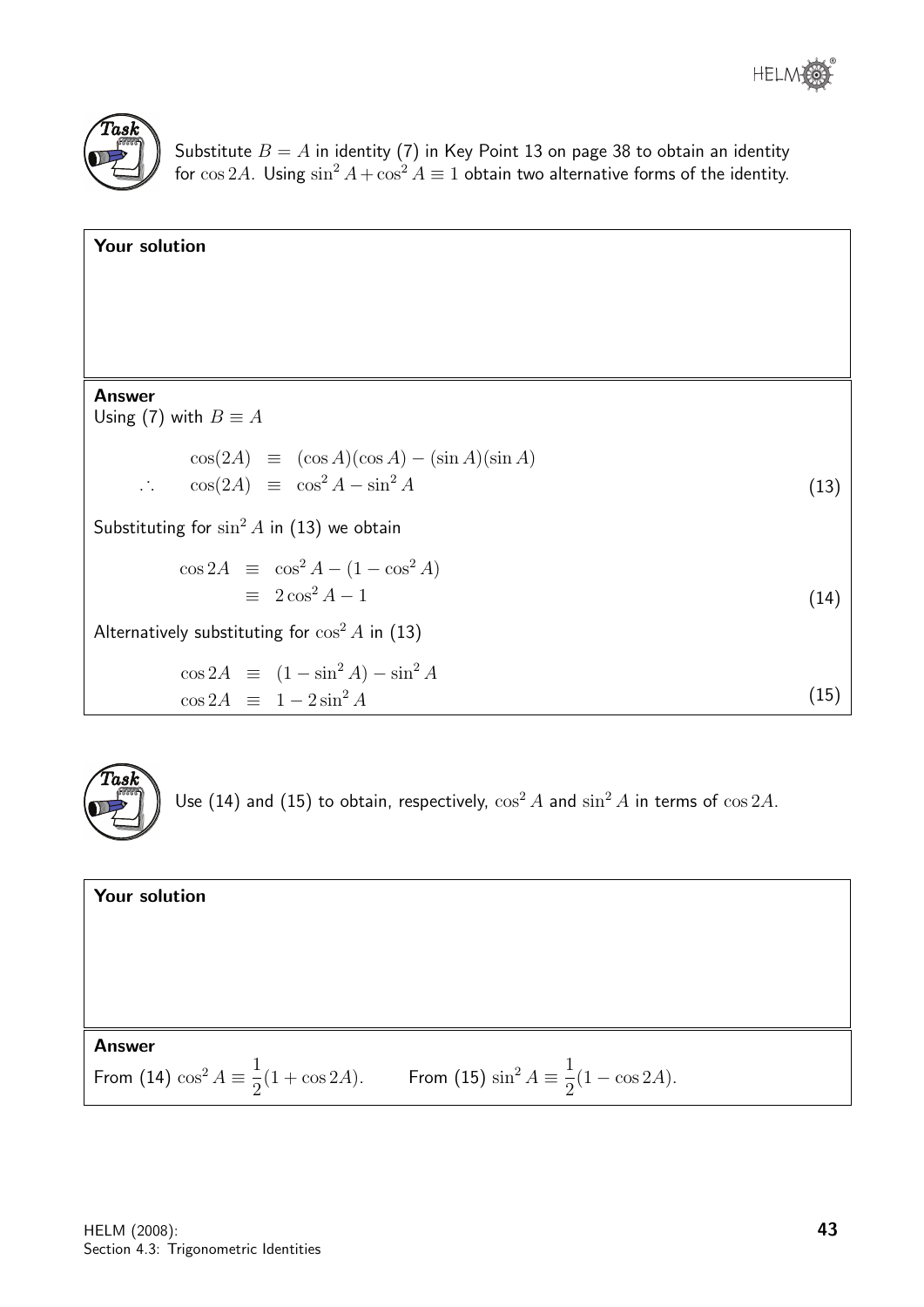

Use (12) and (13) to obtain an identity for  $\tan 2A$  in terms of  $\tan A$ .



#### **Half-angle formulae**

If we replace A by  $\frac{A}{2}$ 2 and, consequently  $2A$  by  $A$ , in (12) we obtain

$$
\sin A \equiv 2\sin\left(\frac{A}{2}\right)\cos\left(\frac{A}{2}\right) \tag{17}
$$

Similarly from (13)

$$
\cos A \equiv 2\cos^2\left(\frac{A}{2}\right) - 1.\tag{18}
$$

These are examples of half-angle formulae. We can obtain a half-angle formula for  $\tan A$  using (16). Replacing A by  $\frac{A}{2}$ 2 and  $2A$  by  $A$  in (16) we obtain

$$
\tan A \equiv \frac{2 \tan \left(\frac{A}{2}\right)}{1 - \tan^2 \left(\frac{A}{2}\right)}\tag{19}
$$

Other formulae, useful for integration when trigonometric functions are present, can be obtained using (17), (18) and (19) shown in the Key Point 16.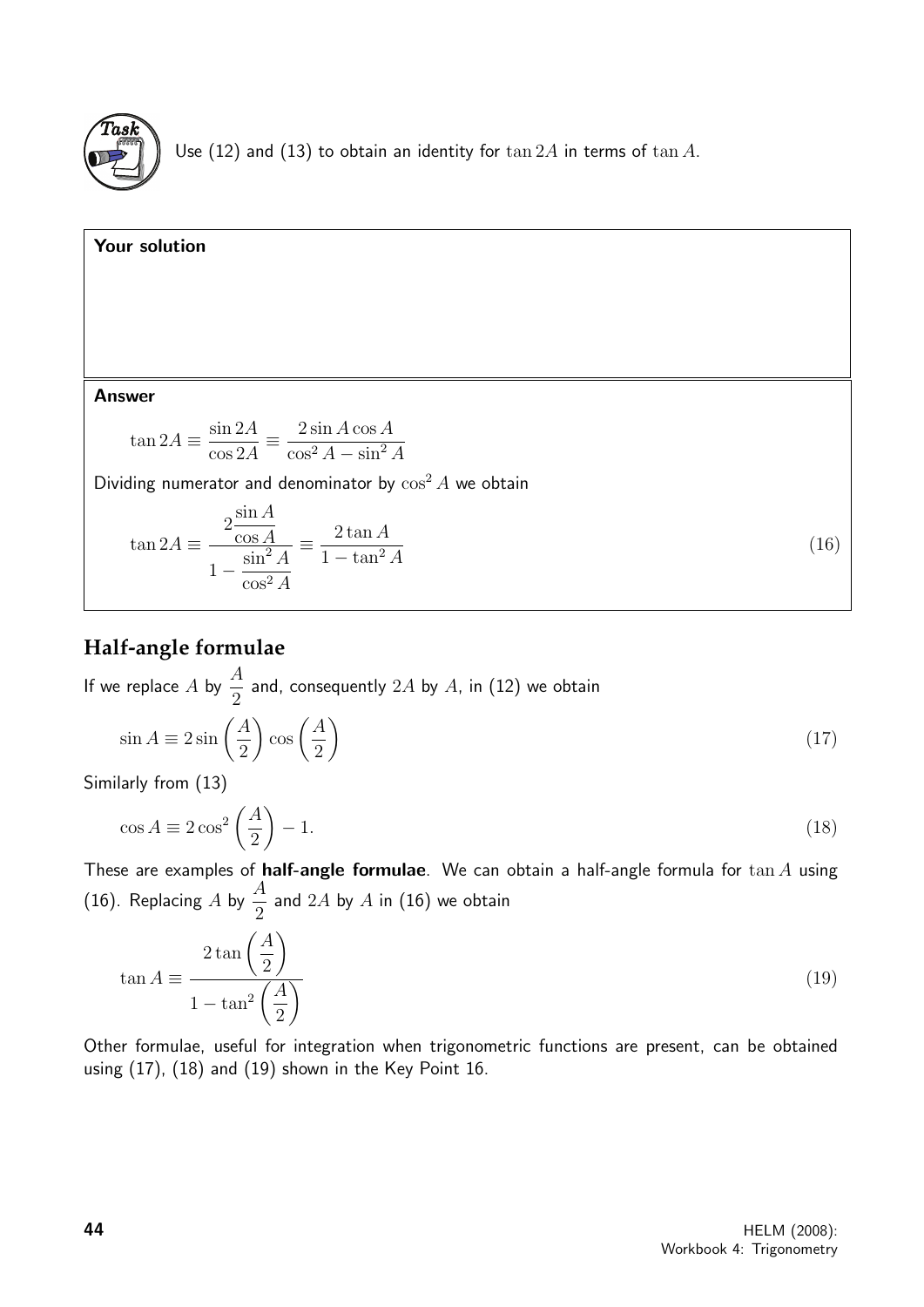

#### **Sum of two sines and sum of two cosines**

Finally, in this Section, we obtain results that are widely used in areas of science and engineering such as vibration theory, wave theory and electric circuit theory. We return to the identities (6) and (9)

|  | $\sin(A+B) \equiv \sin A \cos B + \cos A \sin B$ |
|--|--------------------------------------------------|
|  | $\sin(A-B) \equiv \sin A \cos B - \cos A \sin B$ |

Adding these identities gives

$$
\sin(A+B) + \sin(A-B) \equiv 2\sin A \cos B \tag{23}
$$

Subtracting the identities produces

$$
\sin(A+B) - \sin(A-B) \equiv 2\cos A \sin B \tag{24}
$$

It is now convenient to let  $C = A + B$  and  $D = A - B$  so that

$$
A = \frac{C+D}{2} \quad \text{and} \quad B = \frac{C-D}{2}
$$

Hence (23) becomes

$$
\sin C + \sin D \equiv 2\sin\left(\frac{C+D}{2}\right)\cos\left(\frac{C-D}{2}\right) \tag{25}
$$

Similarly (24) becomes

$$
\sin C - \sin D \equiv 2\cos\left(\frac{C+D}{2}\right)\sin\left(\frac{C-D}{2}\right) \tag{26}
$$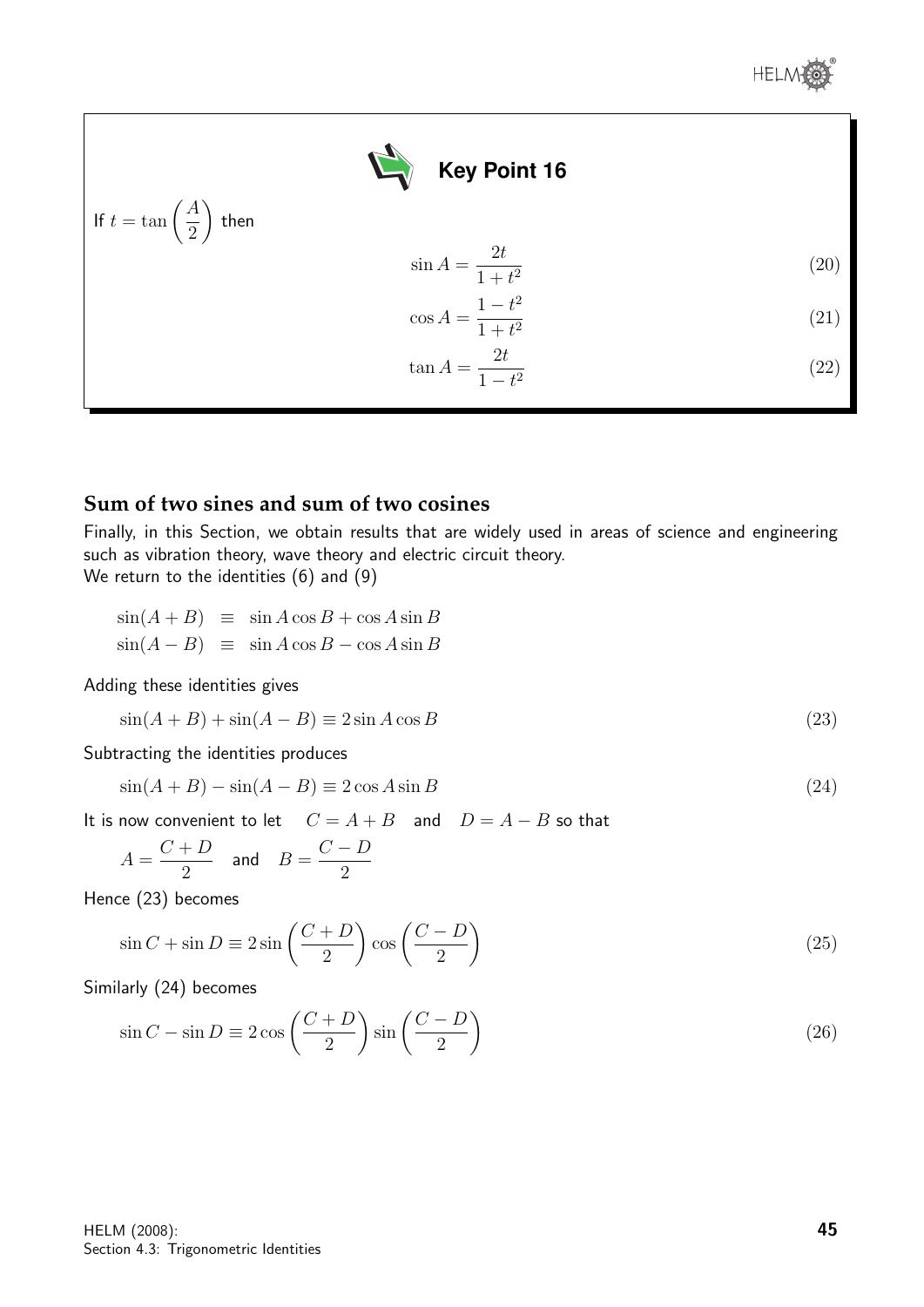

Use (7) and (10) to obtain results for the sum and difference of two cosines.

#### Your solution **Answer**  $\cos(A + B) \equiv \cos A \cos B$  –  $\sin A \sin B$  and  $\cos(A - B) \equiv \cos A \cos B + \sin A \sin B$ . . .  $\cos(A+B) + \cos(A-B) \equiv 2 \cos A \cos B$  $\cos(A+B) - \cos(A-B) \equiv -2 \sin A \sin B$ Hence with  $C = A + B$  and  $D = A - B$  $\cos C + \cos D \equiv 2 \cos \left( \frac{C+D}{2} \right)$ 2  $\cos\left(\frac{C-D}{2}\right)$ 2  $\setminus$ (27)  $\cos C - \cos D \equiv -2 \sin \left( \frac{C+D}{2} \right)$ 2  $\sin\left(\frac{C-D}{2}\right)$ 2  $\setminus$ (28)

#### **Summary**

In this Section we have covered a large number of trigonometric identities. The most important of them and probably the ones most worth memorising are given in the following Key Point.



$$
\cos^2 \theta + \sin^2 \theta \equiv 1
$$
  
\n
$$
\sin 2\theta \equiv 2 \sin \theta \cos \theta
$$
  
\n
$$
\cos 2\theta \equiv \cos^2 \theta - \sin^2 \theta
$$
  
\n
$$
\equiv 2 \cos^2 \theta - 1
$$
  
\n
$$
\equiv 1 - 2 \sin^2 \theta
$$
  
\n
$$
\sin(A \pm B) \equiv \sin A \cos B \pm \cos A \sin B
$$
  
\n
$$
\cos(A \pm B) \equiv \cos A \cos B \mp \sin A \sin B
$$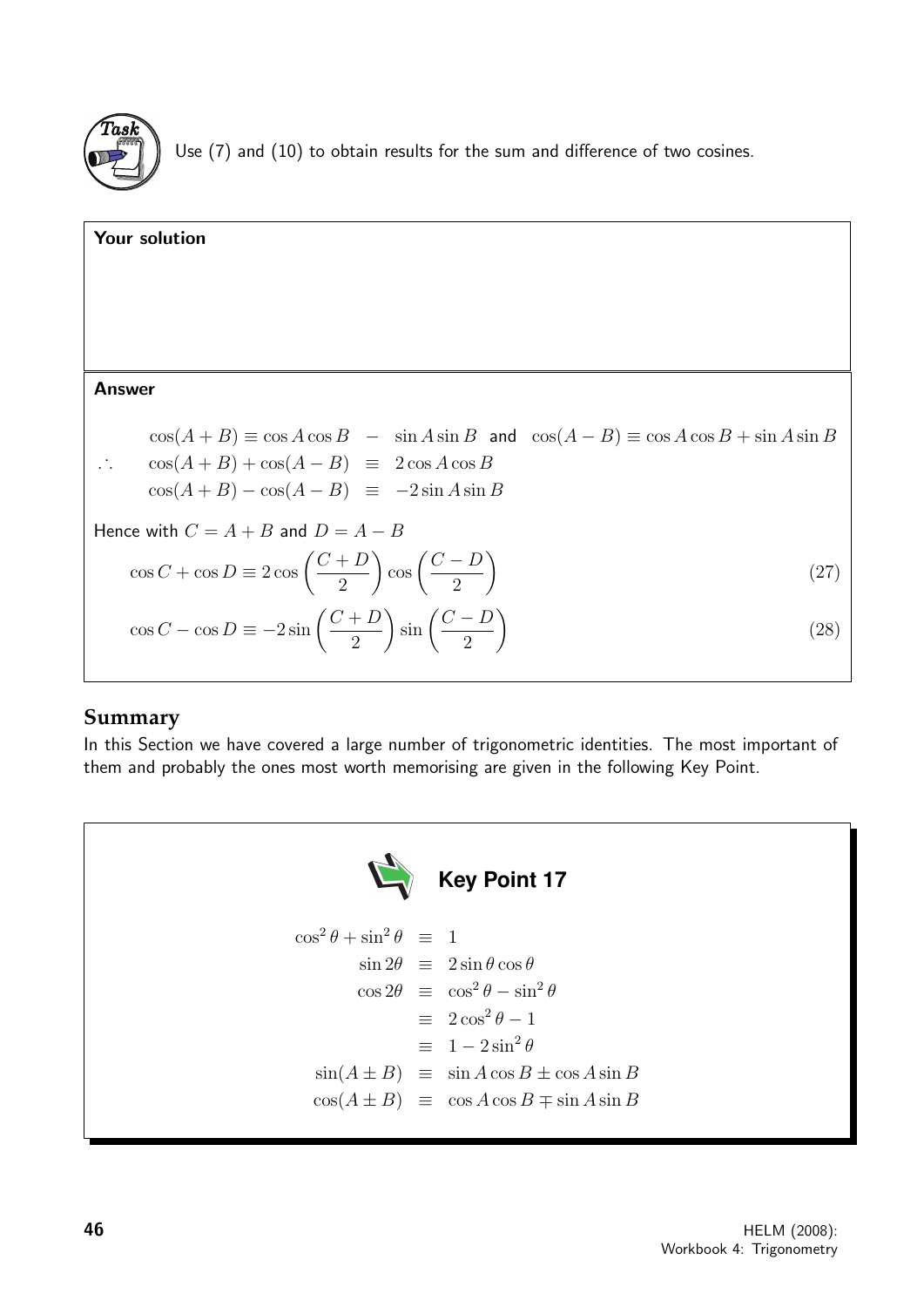



A projectile is fired from the ground with an initial speed  $u$  m s $^{\rm -1}$  at an angle of elevation  $\alpha^\circ$ . If air resistance is neglected, the vertical height,  $y$  m, is related to the horizontal distance,  $x$  m, by the equation

 $y = x \tan \alpha$  $gx^2$ sec<sup>2</sup> $\alpha$  $\frac{3\pi C}{2u^2}$  where g m s<sup>-2</sup> is the gravitational constant.

[This equation is derived in 34 Modelling Motion pages 16-17.]

(a) Confirm that  $y = 0$  when  $x = 0$ :

#### Your solution

#### Answer

When  $y = 0$ , the left-hand side of the equation is zero. Since x appears in both of the terms on the right-hand side, when  $x = 0$ , the right-hand side is zero.

(b) Find an expression for the value of x other than  $x = 0$  at which  $y = 0$  and state how this value is related to the maximum range of the projectile:

#### Your solution

#### Answer

When  $y = 0$ , the equation can be written  $\sec^2 \alpha$  $\frac{3\alpha\alpha}{2u^2} - x\tan\alpha = 0$ 

If  $x = 0$  is excluded from consideration, we can divide through by x and rearrange to give

$$
\frac{g x \sec^2\alpha}{2u^2} = \tan\alpha
$$

To make  $x$  the subject of the equation we need to multiply both sides by  $\frac{2u^2}{\sigma^2}$  $\frac{2\alpha}{g\sec^2\alpha}$ .

Given that  $1/\sec^2 \alpha \equiv \cos^2 \alpha$ ,  $\tan \alpha \equiv \sin \alpha / \cos \alpha$  and  $\sin 2\alpha \equiv 2 \sin \alpha \cos \alpha$ , this results in

$$
x = \frac{2u^2 \sin \alpha \cos \alpha}{g} = \frac{u^2 \sin 2\alpha}{g}
$$

This represents the maximum range.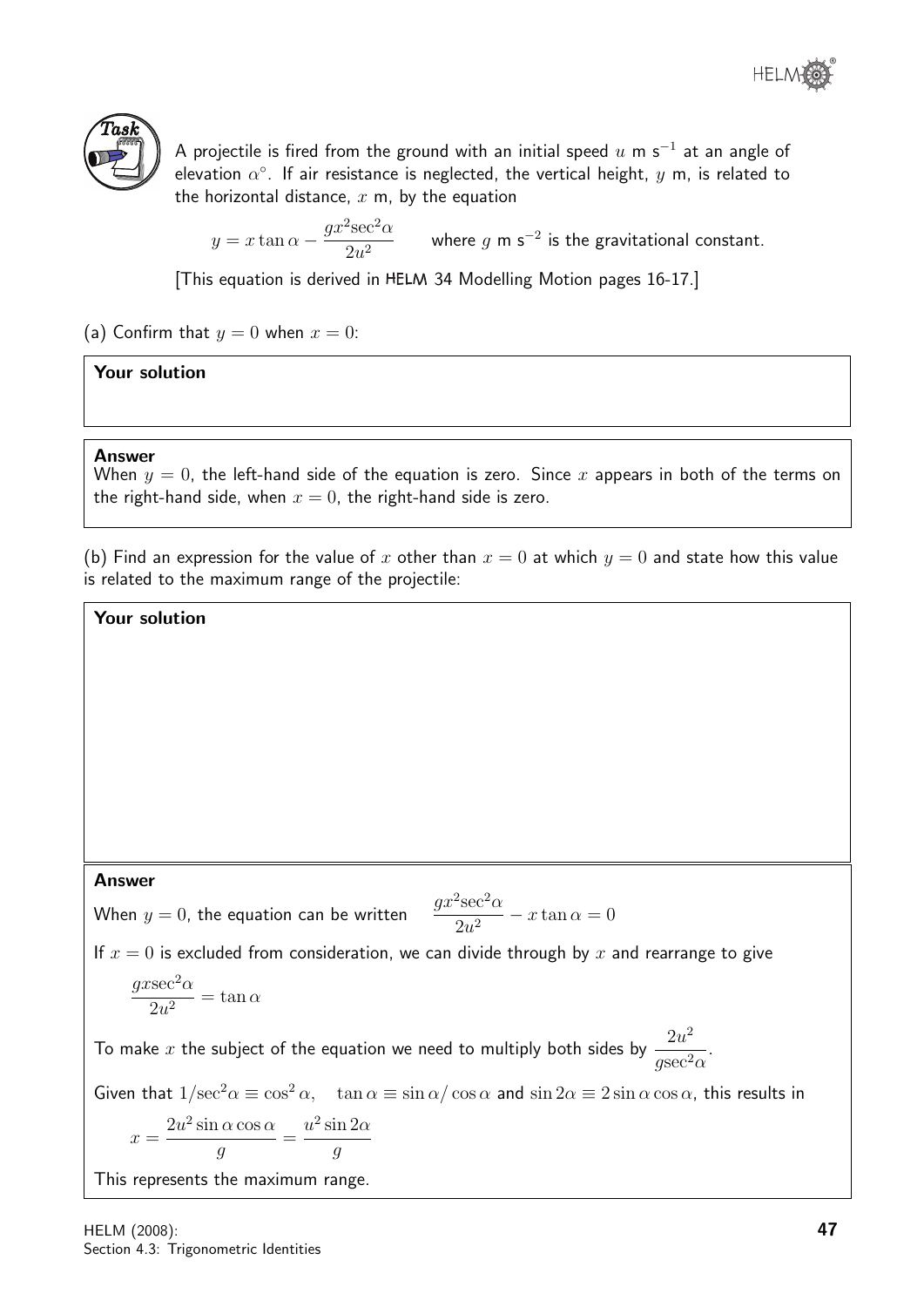(c) Find the value of x for which the value of y would be a maximum and thereby obtain an expression for the maximum height:

# Your solution

#### Answer

If air resistance is neglected, we can assume that the parabolic path of the projectile is symmetrical about its highest point. So the highest point will occur at half the maximum range i.e. where

$$
x = \frac{u^2 \sin 2\alpha}{2g}
$$

Substituting this expression for  $x$  in the equation for  $y$  gives

$$
y = \left(\frac{u^2 \sin 2\alpha}{2g}\right) \tan \alpha - \left(\frac{u^2 \sin 2\alpha}{2g}\right)^2 \frac{g \sec^2 \alpha}{2u^2}
$$

Using the same trigonometric identities as before,

 $y =$  $u^2 \sin^2 \alpha$ g  $-\frac{u^2\sin^2\alpha}{2}$ 2g =  $u^2 \sin^2 \alpha$ 2g This represents the maximum height.

(d) Assuming  $u = 20$  m s<sup>-1</sup>,  $\alpha = 60^{\circ}$  and  $g = 10$  m s<sup>-2</sup>, find the maximum value of the range and the horizontal distances travelled when the height is 10 m:

#### Your solution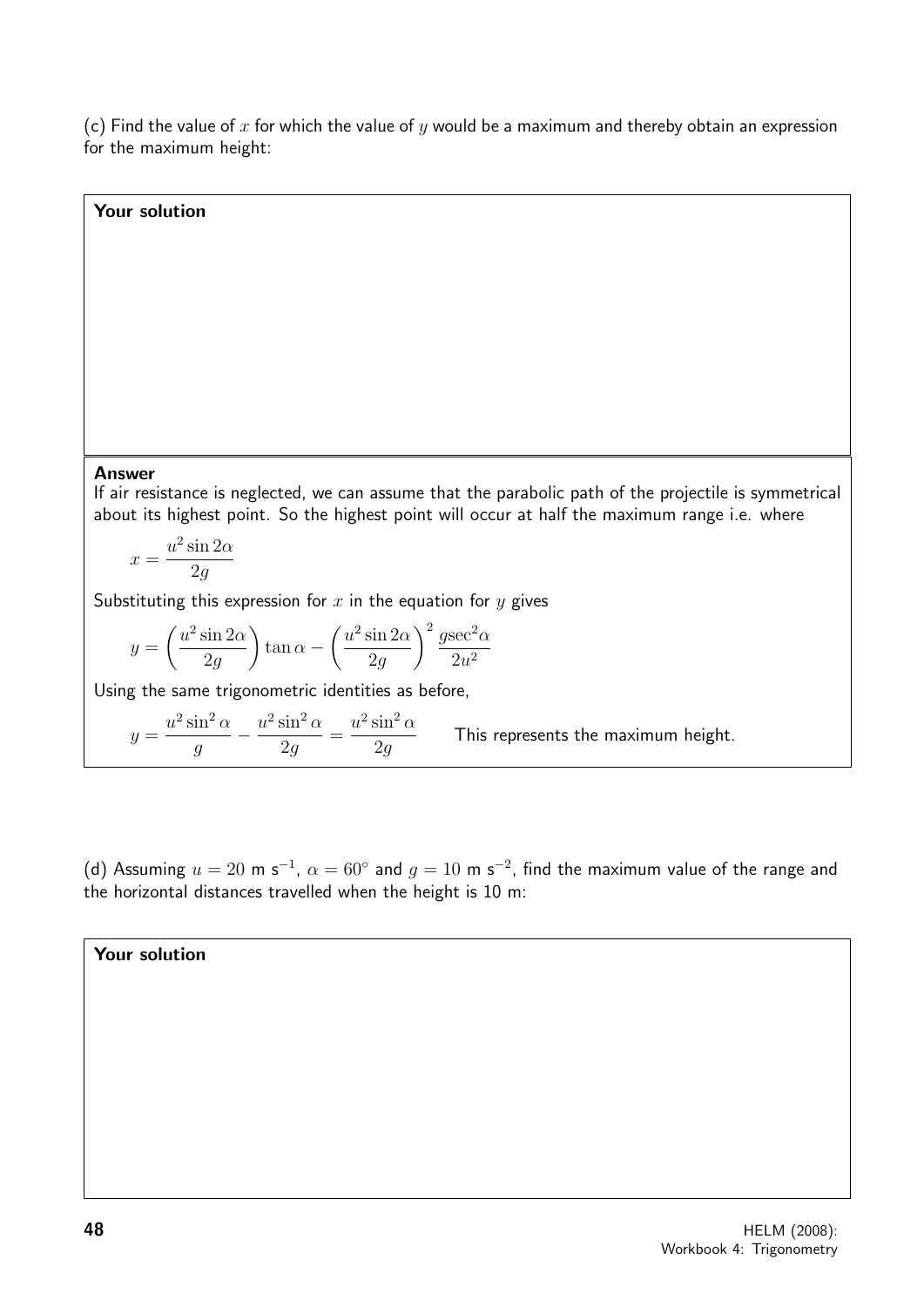

#### Answer

Substitution of  $u = 20$ ,  $\alpha = 60$ ,  $g = 10$  and  $y = 10$  in the original equation gives a quadratic for  $x$ :

 $10 = 1.732x - 0.05x^2$  or  $0.05x^2 - 1.732x + 10 = 0$ 

Solution of this quadratic yields  $x = 7.33$  or  $x = 27.32$  as the two horizontal ranges at which  $y = 10$ . These values are illustrated in the diagram below which shows the complete trajectory of the projectile.

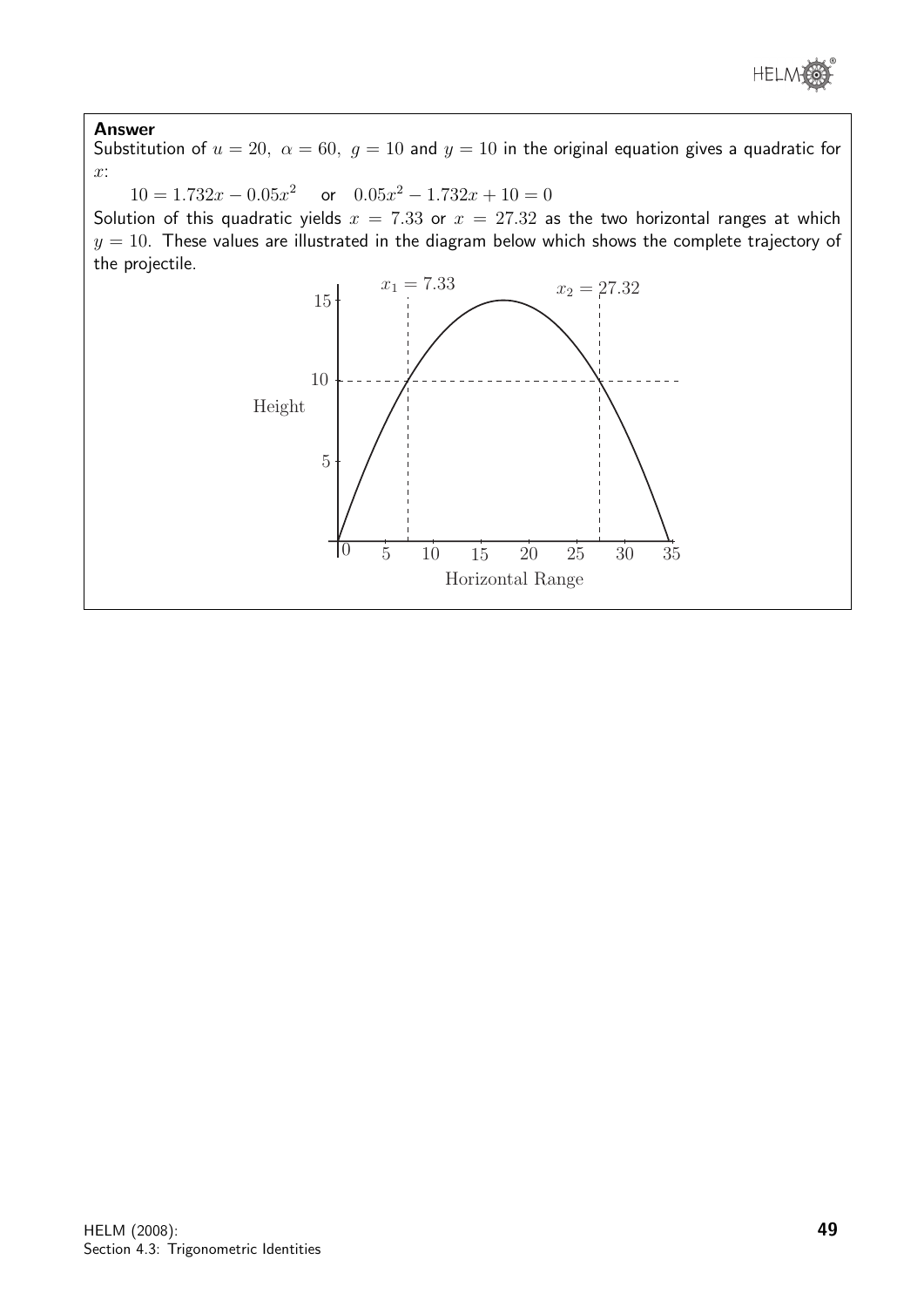#### **Exercises**

- 1. Show that  $\sin t \sec t \equiv \tan t$ .
- 2. Show that  $(1 + \sin t)(1 + \sin(-t)) \equiv \cos^2 t$ .
- 3. Show that  $\frac{1}{\sqrt{2}}$  $\tan \theta + \cot \theta$  $\equiv \frac{1}{2}$ 2  $\sin 2\theta$ .
- 4. Show that  $(A + B) - \sin^2(A - B) \equiv \sin 2A \sin 2B$ .

(Hint: the left-hand side is the difference of two squared quantities.)

- 5. Show that  $\frac{\sin 4\theta + \sin 2\theta}{4\theta + \sin 2\theta}$  $\cos 4\theta + \cos 2\theta$  $\equiv$  tan 3 $\theta$ .
- 6. Show that  $\cos^4 A \sin^4 A \equiv \cos 2A$
- 7. Express each of the following as the sum (or difference) of 2 sines (or cosines)

(a) 
$$
\sin 5x \cos 2x
$$
 (b)  $8 \cos 6x \cos 4x$  (c)  $\frac{1}{3} \sin \frac{1}{2}x \cos \frac{3}{2}x$ 

- 8. Express (a)  $\sin 3\theta$  in terms of  $\cos \theta$ . (b)  $\cos 3\theta$  in terms of  $\cos \theta$ .
- 9. By writing  $\cos 4x$  as  $\cos 2(2x)$ , or otherwise, express  $\cos 4x$  in terms of  $\cos x$ .

10. Show that 
$$
\tan 2t \equiv \frac{2 \tan t}{2 - \sec^2 t}.
$$

11. Show that 
$$
\frac{\cos 10t - \cos 12t}{\sin 10t + \sin 12t} \equiv \tan t.
$$

12. Show that the area of an isosceles triangle with equal sides of length  $x$  is  $\frac{x^2}{2}$ 2  $\sin \theta$ 

where  $\theta$  is the angle between the two equal sides. Hint: use the following diagram:

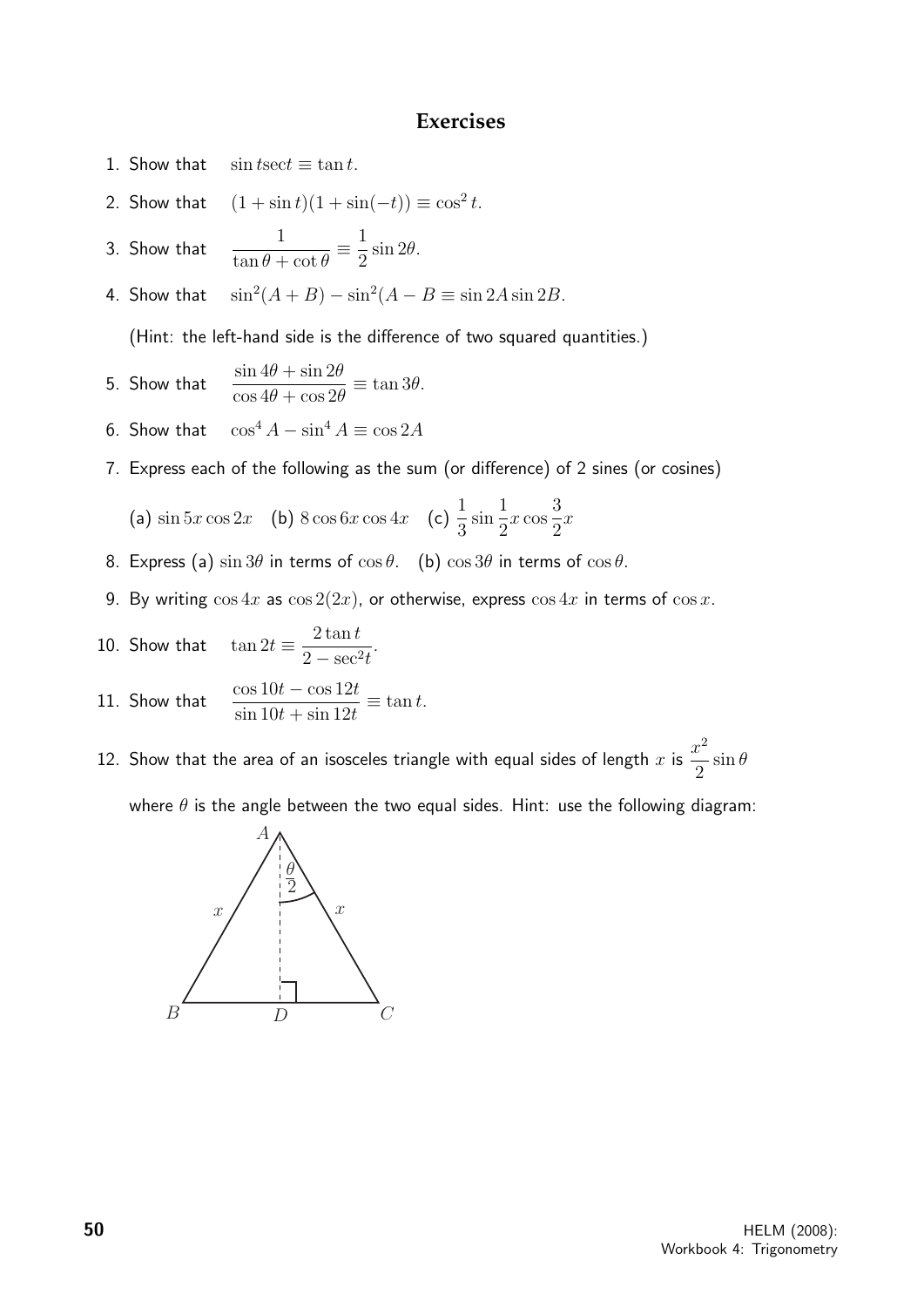

#### Answers

1. 
$$
\sin t \sec t \equiv \sin t \cdot \frac{1}{\cos t} \equiv \frac{\sin t}{\cos t} \equiv \tan t
$$
.  
\n2.  $(1 + \sin t)(1 + \sin(-t)) \equiv (1 + \sin t)(1 - \sin t) \equiv 1 - \sin^2 t \equiv \cos^2 t$   
\n3.  $\frac{1}{\tan \theta + \cos \theta} \equiv \frac{1}{\sin \theta \cos \theta} \frac{1}{\sin \theta} \frac{1}{\sin \theta + \cos^2 \theta} \equiv \frac{\sin \theta \cos \theta}{\sin^2 \theta + \cos^2 \theta} \equiv \sin \theta \cos \theta \equiv \frac{1}{2} \sin 2\theta$   
\n4. Using the hint and the identity  $x^2 - y^2 \equiv (x - y)(x + y)$  we have  
\n $\sin^2(A + B) - \sin^2(A - B) \equiv (\sin(A + B) - \sin(A - B)))(\sin(A + B) + \sin(A - B))$   
\nThe first bracket gives  
\n $\sin A \cos B + \cos A \sin B - (\sin A \cos B - \cos A \sin B) \equiv 2 \cos A \sin B$   
\nSimilarly the second bracket gives  $2 \sin A \cos B$ .  
\nMultiplying we obtain  $(2 \cos A \sin A)(2 \cos B \sin B) \equiv \sin 2A \cdot \sin 2B$   
\n5.  $\frac{\sin 4\theta + \sin 2\theta}{\cos 4\theta + \cos 2\theta} \equiv \frac{2 \sin 3\theta \cos \theta}{2 \cos 3\theta \cos \theta} \equiv \frac{\sin 3\theta}{\cos 3\theta} \equiv \tan 3\theta$   
\n6.  $\cos^4 A - \sin^4 A \equiv (\cos A)^4 - (\sin A)^4 \equiv (\cos^2 A)^2 - (\sin^2 A)^2$   
\n $\equiv (\cos^2 A - \sin^2 A)(\cos^2 A + \sin^2 A)$   
\n $\equiv (\cos^2 A - \sin^2 A) (\cos^2 A + \sin^2 A)$   
\n7. (a) Using  $\sin A + \sin B \equiv 2 \sin \left(\frac{A + B}{2}\right) \cos \left(\frac{A - B}{2}\right)$   
\nClearly here  $\frac{A + B}{2} = 5x$   $\frac{A - B}{2} = 2x$  giving  $A = 7x$   $B = 3x$   
\n $\therefore$